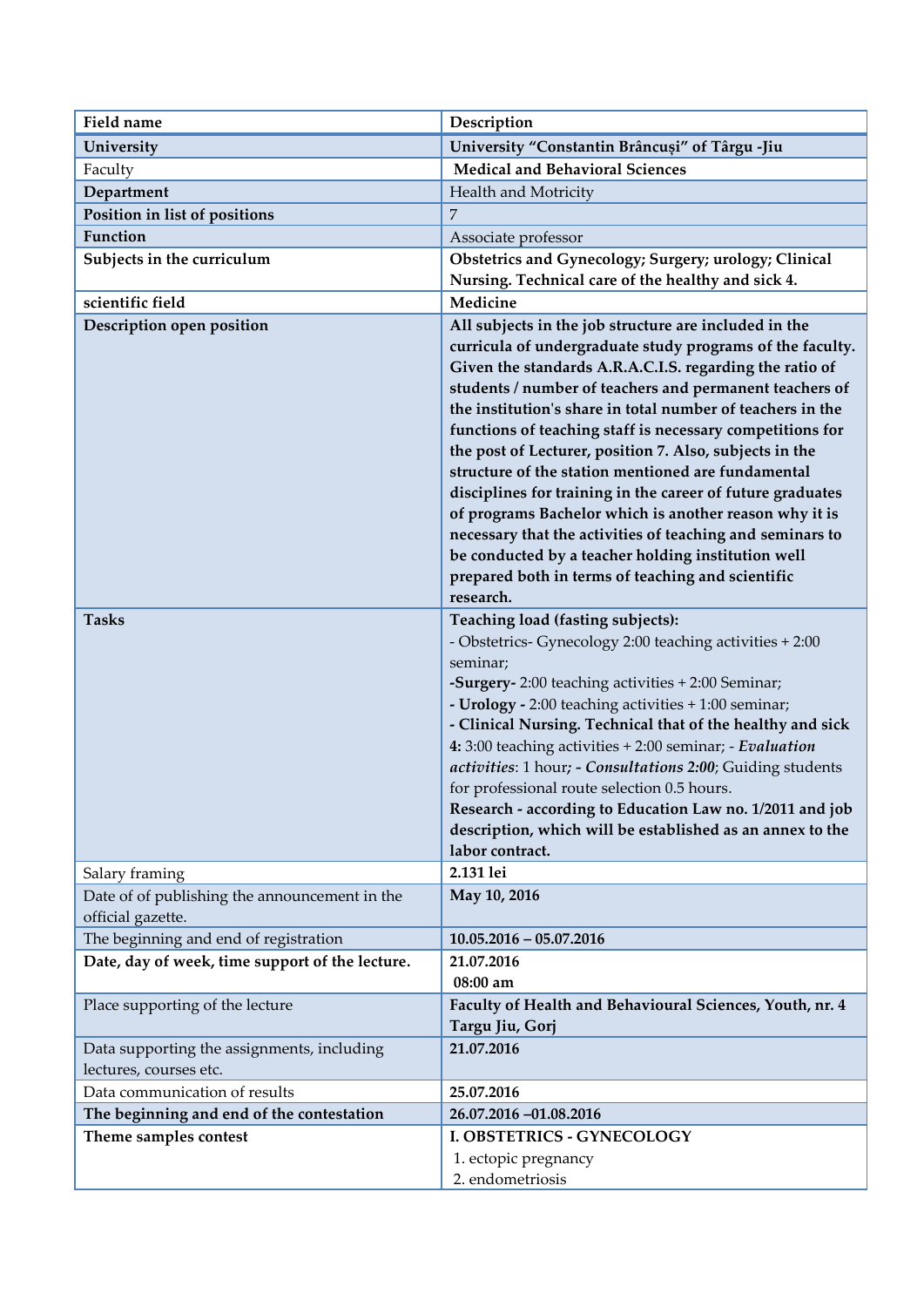|                                          | 3. uterine fibroids                                        |
|------------------------------------------|------------------------------------------------------------|
|                                          | 4. Urinary infection in pregnancy                          |
|                                          | 5. Chronologically prolonged pregnancy                     |
|                                          | Bibliography:                                              |
|                                          | 1. 1. Obstetrics and gynecology, coordinator George        |
|                                          | Peltecu, Romanian Academy Publishing House,                |
|                                          | Bucharest 2014.                                            |
|                                          | 2. 2. Gynecology 2 C. Radulescu, Medical Publishing        |
|                                          | House, 1995                                                |
|                                          | <b>II. SURGERY:</b>                                        |
|                                          | 1. Appendicitis                                            |
|                                          | 2. Abdominal wall pathology                                |
|                                          | 3. acute cholecystitis                                     |
|                                          | 4. acute pancreatitis                                      |
|                                          | 5. Lithiasis biliary                                       |
|                                          | Bibliography                                               |
|                                          | 1. Semeiology and surgical clinic, Fl. Mandache            |
|                                          | Propaedeutics                                              |
|                                          | <b>III. UROLOGY</b>                                        |
|                                          | 1. acute pyelonephritis                                    |
|                                          | 2. Lithiasis urinary                                       |
|                                          | 3. Prostatitis                                             |
|                                          | 4. Lower urinary tract diseases                            |
|                                          | 5. kidney transplantation                                  |
|                                          | Bibliography:                                              |
|                                          | 1. Treaty of surgical pathology vol. VIII                  |
|                                          | Urology - E .Proca, Medical Publishing House,              |
|                                          | Bucharest, 1984                                            |
|                                          | 2. 2. Course urology, Mitroi George, Craiova 2007          |
|                                          | IV.Clinical Nursing. Technical that of the healthy         |
|                                          | and sick 4.                                                |
|                                          | Nursing in uterine fibroids<br>1.                          |
|                                          | Getting gynecological endocrinology<br>2.                  |
|                                          | 3. Genital infections. Generalities. Vulvovaginitis.       |
|                                          | Acute cervicitis.                                          |
|                                          | Nursing in caesarean section<br>4.                         |
|                                          | Nursing in vaginal birth<br>5.                             |
|                                          | Bibliography:                                              |
|                                          | Obstetrics for midwives: Prof dr. Dimitrie Nanu,<br>1.     |
|                                          | Publisher university Carol Davila, Bucharest, 2005         |
|                                          | Gynecology and Nursing, Medical Publishing House,<br>2.    |
|                                          | Craiova University, 2010.                                  |
|                                          | Framework Methodology competition to fill vacant           |
| Description of the competition procedure | teaching and research in higher education approved by H.   |
|                                          |                                                            |
|                                          | G. no. 457 contest from 04.05.2011, the National Education |
|                                          | Law no. 1/2011 and methodology for filling teaching and    |
|                                          | research University "Constantin Brancusi" of Târgu Jiu     |
| <b>Documents List</b>                    | Al. The application for the competition, signed by the     |
|                                          | candidate, including an an affidavit about the veracity of |
|                                          | the information in the file.                               |
|                                          | A2. Proposal for career development                        |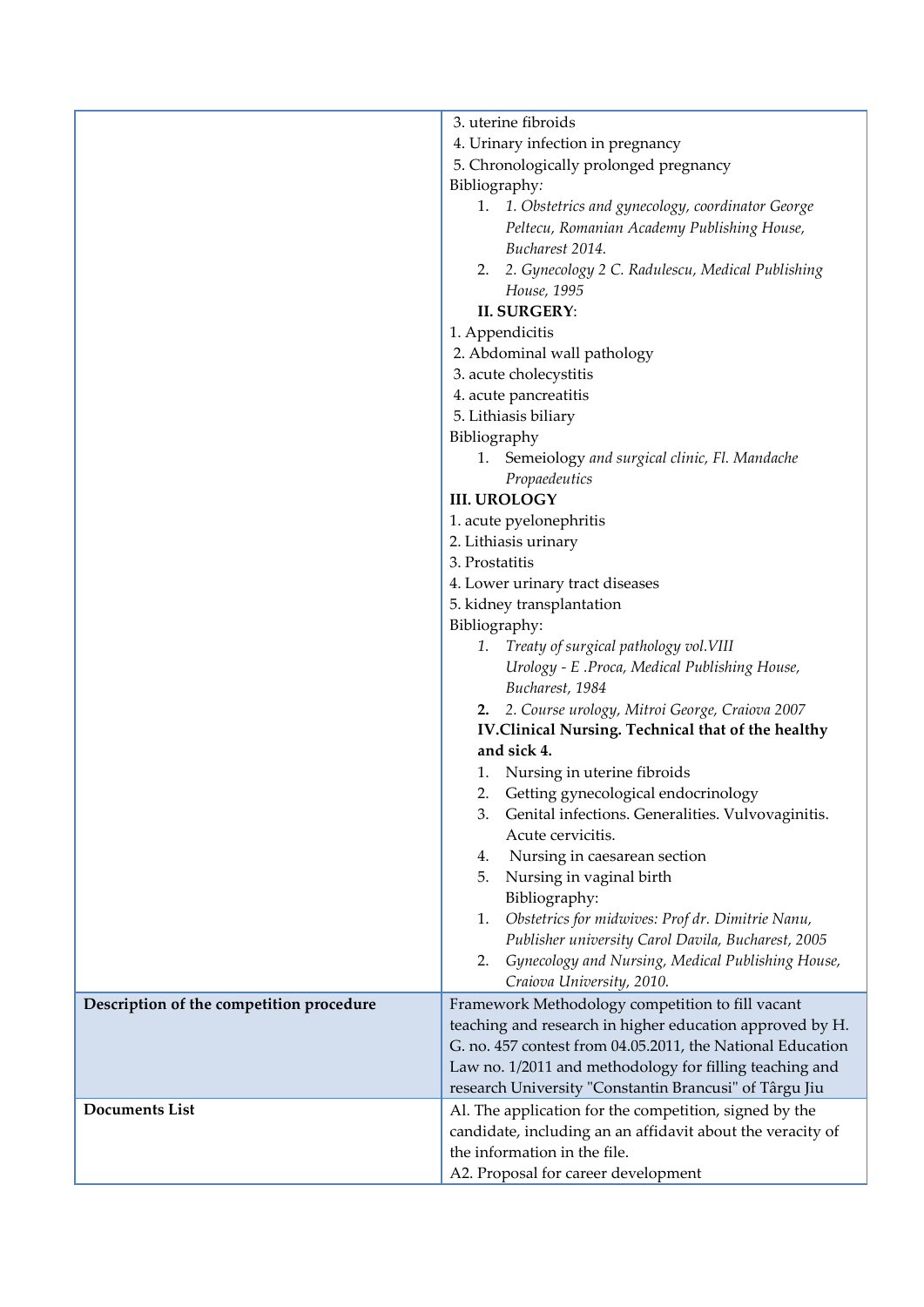| candidate.                                                  |
|-------------------------------------------------------------|
| I. Candidates teaching positions, will consider both the    |
| teaching and the side                                       |
| scientific research                                         |
| II. Candidates on research posts will propose an approach   |
| to research topics contained in the Plan in accordance with |
| the Research Institute of the job for which science is now  |
| open.                                                       |
| The proposal drawn up by the candidate, comprises a         |
| maximum of 10 pages and is one of the main criteria for     |
| candidates.                                                 |
| A.3. Curriculum vitae of the candidate, the original signed |
| by the candidate on each page,                              |
| The curriculum vitae of the candidate must include:         |
| a) information about studies and diplomas;                  |
| b) information about professional experience and relevant   |
| jobs;                                                       |
| c) information about research and development projects      |
| that he led as project manager or who served as a member    |
| indicating: for each source of funding;                     |
| d) information about the awards or other recognition of the |
| applicant's scientific contributions.                       |
| A4. The list of candidates printed works (original, signing |
| each page)                                                  |
| The full list of the candidate's work will be structured as |
| follows:                                                    |
| I. For teaching posts:                                      |
| a) list of candidate than l0 works considered to be most    |
| relevant to their professional achievements that are        |
| included in electronic files and which may be present in    |
| other types of things referred to in this article;          |
| b) thesis or doctoral theses;                               |
| c) Patents and other industrial property titles;            |
| d) books and chapters in books;                             |
| e) articles / studies published in journals of the main     |
| international scientific;                                   |
| f) publications in extenso in things of major international |
| specialized conferences;                                    |
| g) other works and scientific contributions or, where       |
| appropriate, of artistic creation.                          |
| II. For research positions:                                 |
| The full list of the candidate's work will include:         |
| thesis information; books published; articles / studies     |
| published in journals of international circulation          |
| magazines in the country recognized or recognized by        |
| CNCSIS; Studies published in volumes of international       |
| scientific meetings in the country and abroad (ISSN or      |
| ISBN); patents; performing arts / sports performance;       |
| research projects, development and innovation-based         |
| contract / grant; other things.                             |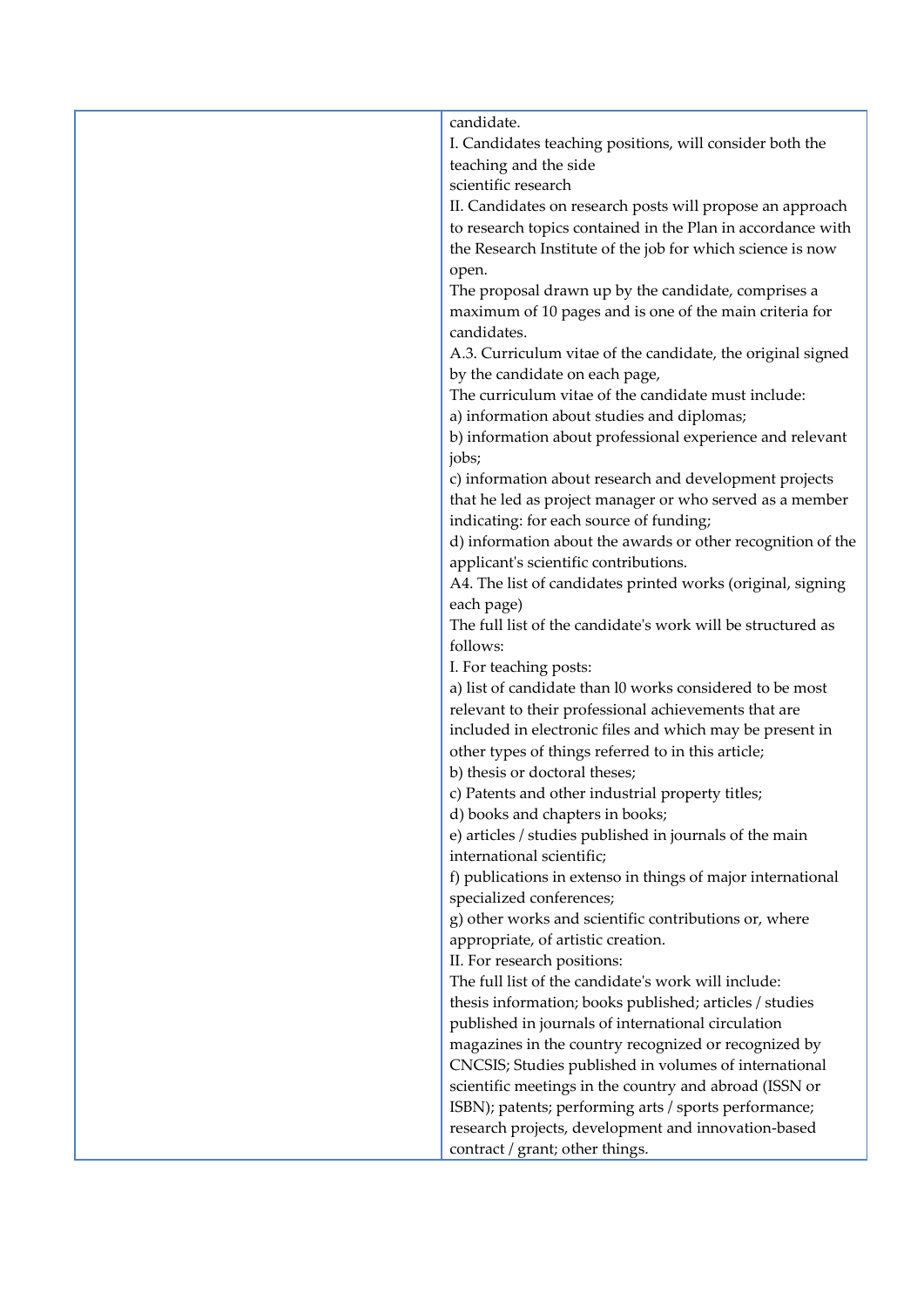It recommends giving all useful information for identification of the publication in question, such as journal title (including ISSN), rated (Factor Impact on last year), volume, page, the name and place of publisher, hyperlink ISI indexed, hyperlinked work ISI, hyperlink BDI indexed journal, indexed BDI hyperlink paper indicating those databases, etc.

This information is absolutely necessary for the candidate selected works in (a) and the supporting performance by candidate minimum standards, UCB and national specific to each position.

A5. Sheet verifying the fulfillment of job-specific standards, completed and signed by the candidate, in printed form (original, signed on each page).

Check sheets for positions of associate professor / scientist II and professor / researcher I shall be prepared by each candidate based on the standards set out in Ministerial Order for each area, plus; where appropriate, additional standards established by the Board each faculty / institute / research center.

A6. Documents relating to possession of the diploma of doctor:

a) For all teaching positions and research, except fasting research assistant indefinite period: authenticated copy of the diploma of doctor and, if the diploma original doctor is not recognized in Romania, certificate of recognition or equivalence thereof notarised copy or copy of ministerial Order confirming "award of doctorate;

b) For the posts of assistant professor, research assistant and researcher employed a fixed period: holding at least the quality of doctoral student, certified by the Institute of doctoral studies in an institution of higher education accredited postgraduate doctorate by original certificate certifying the status of doctoral student in the current academic year enrollment date in the competition. A7. Thesis summary in Romanian and in a foreign

language (maximum one page for each language).

A8. Other studies diploma certifying candidate:

a) For all teaching posts: Does copies of other diplomas attesting studies

candidate (school diploma, bachelor, master / Postgraduate Certificate attesting pedagogical preparation) or, if original diplomas are not recognized in Romania, certificates of recognition or equivalence thereof; copies of other diplomas attesting to the applicant's studies. Copies of signed candidate for certification,, according to the original ";

b) For all jobs in research: copies of other diplomas attesting to the applicant's studies (school diploma, bachelor, master / depth studies) or, where diplomas originals are not recognized in Romania, certified copies of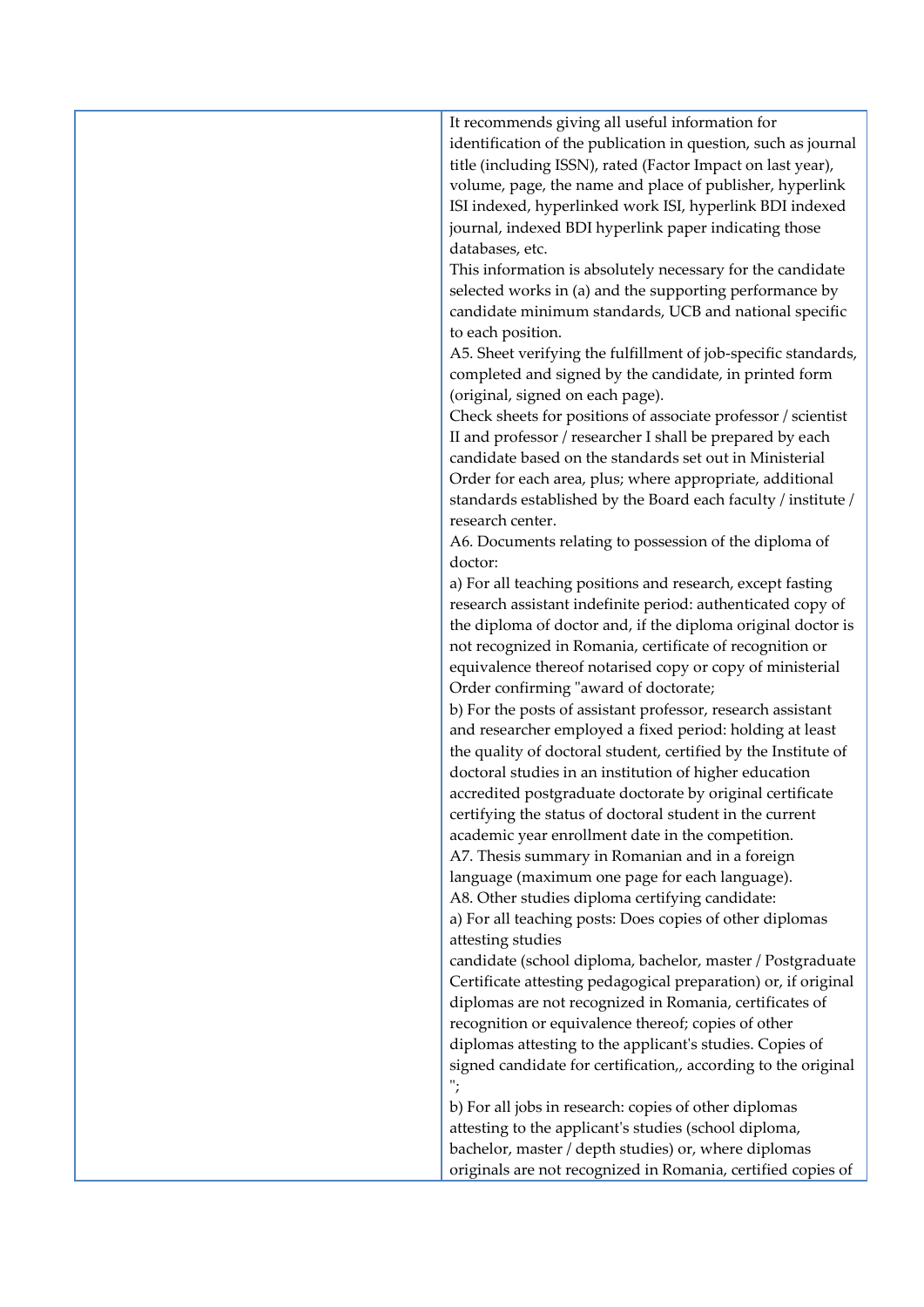certificates of recognition or their equivalence; copies of other diplomas attesting to the applicant's studies. Copies of signed candidate for certification,, according to the original ". A9. Transcripts supplements school diploma or statements issued for each course; A10. ID card copy; A11. Copies of documents confirming the name change, if applicable (marriage certificate or proof of name change); A12. Declaration on their honor that the candidate is not in any situation incompatibility laid down in Law 1/2011, Education Law and Framework Methodology emitted at national level; A13. Medical certificate which shows that it is able to carry out teaching activities; A14.Lista reviewers with their contact data a) for the posts of associate professor, professor: - At least 3 personalities from the respective country or abroad, outside UCB, who agreed to write letters of recommendation regarding the candidate's professional qualities. b) for the posts of Scientific Researcher II, scientific researcher: - At least 3 personalities from the respective country or abroad, outside UCB, who agreed to write letters of recommendation regarding the candidate's professional qualities. Al5. Document toll for the contest Al6. Declaration accountability in the original (handwritten) signed by the applicant, - Competition for all posts: the statement must affirm the correctness of the data in the file and that they relate to their activities and achievements, otherwise candidate bearing the consequences false statements in accordance with law force. A17. File considered to not more than ten of the most significant works of the candidate, the scanned electronic format (CD). In addition, support will include electronic list of candidate cf. A.4 works in Word format. (2) In case of areas with specific Romanian letters of recommendation for candidates for the position of professor or scientific researcher can also come from some personalities in the respective field in Romania, outside the higher education institution whose post is put up contest. Romanian specific scientific areas are established by order of Minister of National Education and Scientific Research. (3) If there are works that are not available electronically or can not be scanned (musical or theatrical performances, paintings etc.) will be submitted recordings or photographs.